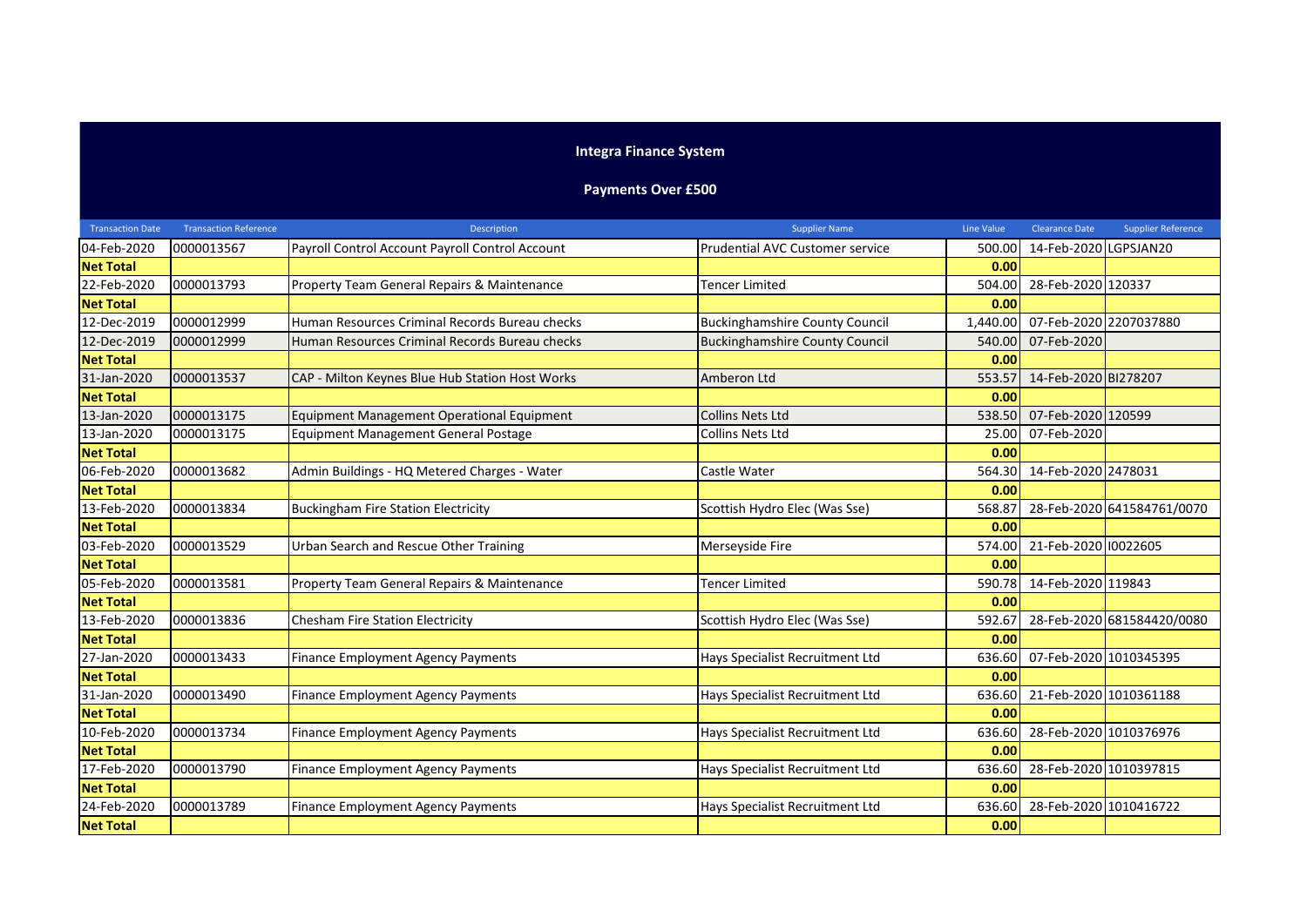| 31-Jan-2020      | 0000013476 | ICT Computer Maintenance                                  | <b>Bowtower Ltd</b>                        |        |                          | 650.00 14-Feb-2020 LC7301B:SI00135 |
|------------------|------------|-----------------------------------------------------------|--------------------------------------------|--------|--------------------------|------------------------------------|
| <b>Net Total</b> |            |                                                           |                                            | 0.00   |                          |                                    |
| 31-Jan-2020      | 0000013492 | ICT Computer Maintenance                                  | <b>Bowtower Ltd</b>                        | 650.00 |                          | 14-Feb-2020 LC7301B:SI00134        |
| <b>Net Total</b> |            |                                                           |                                            | 0.00   |                          |                                    |
| 13-Feb-2020      | 0000013837 | <b>Olney Fire Station Electricity</b>                     | Scottish Hydro Elec (Was Sse)              | 686.32 |                          | 28-Feb-2020 691505498/0059         |
| <b>Net Total</b> |            |                                                           |                                            | 0.00   |                          |                                    |
| 31-Jan-2020      | 0000013472 | <b>Beaconsfield Fire Station Cleaning Materials</b>       | <b>Ever Brite Cleaning Services</b>        |        | 725.00 14-Feb-2020 27445 |                                    |
| <b>Net Total</b> |            |                                                           |                                            | 0.00   |                          |                                    |
| 28-Nov-2019      | 0000012878 | <b>Staff Development Staff Training Fees</b>              | Cipp                                       | 726.00 |                          | 21-Feb-2020 INV-33863-V7B9         |
| <b>Net Total</b> |            |                                                           |                                            | 0.00   |                          |                                    |
| 16-Jan-2020      | 0000013457 | Property Team General Repairs & Maintenance               | <b>G&amp;E Automatic Equipment Limited</b> | 743.00 | 07-Feb-2020 IN-38096     |                                    |
| <b>Net Total</b> |            |                                                           |                                            | 0.00   |                          |                                    |
| 29-Jan-2020      | 0000013470 | Property Team General Repairs & Maintenance               | <b>Instant Doors</b>                       | 746.00 | 14-Feb-2020 MK4764       |                                    |
| <b>Net Total</b> |            |                                                           |                                            | 0.00   |                          |                                    |
| 06-Feb-2020      | 0000013651 | Property Team General Repairs & Maintenance               | Brinnick Locksmiths & Security Ltd         | 256.23 | 21-Feb-2020 30536        |                                    |
| 06-Feb-2020      | 0000013651 | Property Team General Repairs & Maintenance               | Brinnick Locksmiths & Security Ltd         | 252.80 | 21-Feb-2020              |                                    |
| <b>Net Total</b> |            |                                                           |                                            | 0.00   |                          |                                    |
| 31-Jan-2020      | 0000013747 | Transport and Workshops Spares for Red Fleet              | Peter Bassett Ltd                          | 47.63  | 28-Feb-2020 240888       |                                    |
| 31-Jan-2020      | 0000013747 | Transport and Workshops Spares for Red Fleet              | Peter Bassett Ltd                          | 22.95  | 28-Feb-2020              |                                    |
| 31-Jan-2020      | 0000013747 | Transport and Workshops Spares for Red Fleet              | Peter Bassett Ltd                          | 32.40  | 28-Feb-2020              |                                    |
| 31-Jan-2020      | 0000013747 | Transport and Workshops Spares for Red Fleet              | Peter Bassett Ltd                          | 18.30  | 28-Feb-2020              |                                    |
| 31-Jan-2020      | 0000013747 | Transport and Workshops Spares for Red Fleet              | Peter Bassett Ltd                          | 13.76  | 28-Feb-2020              |                                    |
| 31-Jan-2020      | 0000013747 | Transport and Workshops Spares for Red Fleet              | Peter Bassett Ltd                          | 235.98 | 28-Feb-2020              |                                    |
| 31-Jan-2020      | 0000013747 | Transport and Workshops Diesel Oil - Gas Oil              | Peter Bassett Ltd                          | 285.00 | 28-Feb-2020              |                                    |
| 31-Jan-2020      | 0000013747 | Transport and Workshops Spares for Red Fleet              | Peter Bassett Ltd                          | 6.74   | 28-Feb-2020              |                                    |
| 31-Jan-2020      | 0000013747 | Transport and Workshops Spares for Red Fleet              | Peter Bassett Ltd                          | 29.70  | 28-Feb-2020              |                                    |
| 31-Jan-2020      | 0000013747 | Transport and Workshops Spares for Red Fleet              | Peter Bassett Ltd                          | 21.39  | 28-Feb-2020              |                                    |
| 31-Jan-2020      | 0000013747 | Transport and Workshops Spares for Red Fleet              | Peter Bassett Ltd                          | 56.04  | 28-Feb-2020              |                                    |
| <b>Net Total</b> |            |                                                           |                                            | 0.00   |                          |                                    |
| 13-Feb-2020      | 0000013840 | <b>Beaconsfield Fire Station Electricity</b>              | Scottish Hydro Elec (Was Sse)              |        |                          | 789.48 28-Feb-2020 781583948/0070  |
| <b>Net Total</b> |            |                                                           |                                            | 0.00   |                          |                                    |
| 17-Jan-2020      | 0000013818 | ICT Computer Software                                     | Dotted Eyes Ltd T/A Miso                   | 680.00 | 28-Feb-2020 21329        |                                    |
| 17-Jan-2020      | 0000013818 | ICT Computer Software                                     | Dotted Eyes Ltd T/A Miso                   | 110.00 | 28-Feb-2020              |                                    |
| <b>Net Total</b> |            |                                                           |                                            | 0.00   |                          |                                    |
| 29-Jan-2020      | 0000013454 | Buckingham Fire Station Plan Preventative Maintenance     | P French                                   | 25.00  | 14-Feb-2020 02569        |                                    |
| 29-Jan-2020      | 0000013454 | Waddesdon Fire Station Plan Preventative Maintenance      | P French                                   |        | 15.00 14-Feb-2020        |                                    |
| 29-Jan-2020      | 0000013454 | Gerrards Cross Fire Station Plan Preventative Maintenance | P French                                   |        | 23.00 14-Feb-2020        |                                    |
| 29-Jan-2020      | 0000013454 | Admin Buildings - Unit 7 Plan Preventative Maintenance    | P French                                   |        | 25.00 14-Feb-2020        |                                    |
| 29-Jan-2020      | 0000013454 | Princes Risborough Station Plan Preventative Maintenance  | P French                                   |        | 20.00 14-Feb-2020        |                                    |
| 29-Jan-2020      | 0000013454 | MK West Fire Station Plan Preventative Maintenance        | P French                                   |        | 85.00 14-Feb-2020        |                                    |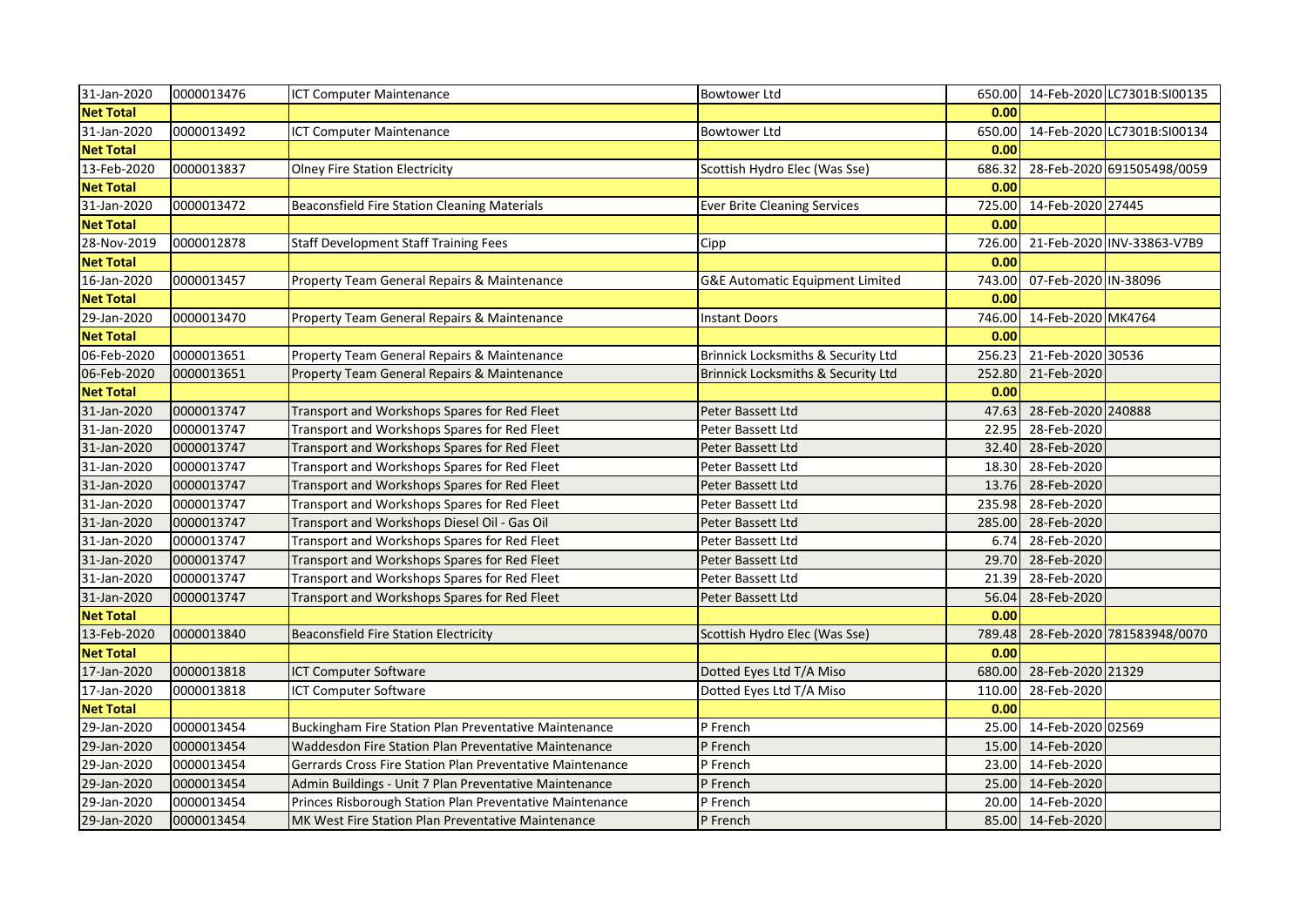| 29-Jan-2020      | 0000013454 | Stokenchurch Fire Station Plan Preventative Maintenance    | P French                         |          | 20.00 14-Feb-2020     |                            |
|------------------|------------|------------------------------------------------------------|----------------------------------|----------|-----------------------|----------------------------|
| 29-Jan-2020      | 0000013454 | Marlow Fire Station Plan Preventative Maintenance          | P French                         |          | 52.00 14-Feb-2020     |                            |
| 29-Jan-2020      | 0000013454 | Olney Fire Station Plan Preventative Maintenance           | P French                         |          | 20.00 14-Feb-2020     |                            |
| 29-Jan-2020      | 0000013454 | Broughton Fire Station Plan Preventative Maintenance       | P French                         |          | 52.00 14-Feb-2020     |                            |
| 29-Jan-2020      | 0000013454 | Haddenham Fire Station Plan Preventative Maintenance       | P French                         | 52.00    | 14-Feb-2020           |                            |
| 29-Jan-2020      | 0000013454 | Beaconsfield Fire Station Plan Preventative Maintenance    | P French                         |          | 35.00 14-Feb-2020     |                            |
| 29-Jan-2020      | 0000013454 | Great Missenden Fire Station Plan Preventative Maintenance | P French                         |          | 23.00 14-Feb-2020     |                            |
| 29-Jan-2020      | 0000013454 | Admin Buildings - HQ Plan Preventative Maintenance         | P French                         |          | 80.00 14-Feb-2020     |                            |
| 29-Jan-2020      | 0000013454 | Newport Pagnell Fire Station Plan Preventative Maintenance | P French                         | 30.00    | 14-Feb-2020           |                            |
| 29-Jan-2020      | 0000013454 | MK West Fire Station Plan Preventative Maintenance         | P French                         | 80.00    | 14-Feb-2020           |                            |
| 29-Jan-2020      | 0000013454 | High Wycombe Fire Station Plan Preventative Maintenance    | P French                         | 80.00    | 14-Feb-2020           |                            |
| 29-Jan-2020      | 0000013454 | Amersham Fire Station Plan Preventative Maintenance        | P French                         |          | 23.00 14-Feb-2020     |                            |
| 29-Jan-2020      | 0000013454 | Winslow Fire Station Plan Preventative Maintenance         | P French                         | 20.00    | 14-Feb-2020           |                            |
| 29-Jan-2020      | 0000013454 | Brill Fire Station Plan Preventative Maintenance           | P French                         |          | 15.00 14-Feb-2020     |                            |
| 29-Jan-2020      | 0000013454 | Chesham Fire Station Plan Preventative Maintenance         | P French                         | 25.00    | 14-Feb-2020           |                            |
| <b>Net Total</b> |            |                                                            |                                  | 0.00     |                       |                            |
| 13-Feb-2020      | 0000013832 | <b>Broughton Fire Station Electricity</b>                  | Scottish Hydro Elec (Was Sse)    | 835.15   |                       | 28-Feb-2020 251584217/0070 |
| <b>Net Total</b> |            |                                                            |                                  | 0.00     |                       |                            |
| 13-Feb-2020      | 0000013835 | <b>Waddesdon Fire Station Electricity</b>                  | Scottish Hydro Elec (Was Sse)    | 864.60   |                       | 28-Feb-2020 671502746/0037 |
| <b>Net Total</b> |            |                                                            |                                  | 0.00     |                       |                            |
| 22-Feb-2020      | 0000013794 | Property Team General Repairs & Maintenance                | Tencer Limited                   | 868.06   | 28-Feb-2020 120319    |                            |
| <b>Net Total</b> |            |                                                            |                                  | 0.00     |                       |                            |
| 13-Feb-2020      | 0000013839 | <b>Gerrards Cross Fire Station Electricity</b>             | Scottish Hydro Elec (Was Sse)    | 902.82   |                       | 28-Feb-2020 771582627/0086 |
| <b>Net Total</b> |            |                                                            |                                  | 0.00     |                       |                            |
| 31-Jan-2020      | 0000013590 | Blue Light Hub project costs Consultancy Fees              | Asbri Planning Ltd               | 650.00   | 21-Feb-2020 133436    |                            |
| 31-Jan-2020      | 0000013590 | Blue Light Hub project costs Consultancy Fees              | Asbri Planning Ltd               | 283.00   | 21-Feb-2020           |                            |
| <b>Net Total</b> |            |                                                            |                                  | 0.00     |                       |                            |
| 14-Jan-2020      | 0000013180 | <b>Equipment Management Uniforms</b>                       | <b>Giffard Newton</b>            | 623.75   | 07-Feb-2020 2050913   |                            |
| 14-Jan-2020      | 0000013180 | <b>Equipment Management Uniforms</b>                       | <b>Giffard Newton</b>            | 209.70   | 07-Feb-2020           |                            |
| 14-Jan-2020      | 0000013180 | <b>Equipment Management Uniforms</b>                       | <b>Giffard Newton</b>            | 102.00   | 07-Feb-2020           |                            |
| <b>Net Total</b> |            |                                                            |                                  | 0.00     |                       |                            |
| 21-Jan-2020      | 0000013375 | <b>Property Team Consultancy Fees</b>                      | <b>Total Design Centre Ltd</b>   | 950.00   | 07-Feb-2020 190019/1  |                            |
| <b>Net Total</b> |            |                                                            |                                  | 0.00     |                       |                            |
| 13-Feb-2020      | 0000013829 | MK West Fire Station Electricity                           | Scottish Hydro Elec (Was Sse)    | 981.88   |                       | 28-Feb-2020 1587548/0072   |
| <b>Net Total</b> |            |                                                            |                                  | 0.00     |                       |                            |
| 31-Jan-2020      | 0000013545 | CAP - Milton Keynes Blue Hub Station Host Works            | <b>Glanville Consultants Ltd</b> | 1,000.00 | 21-Feb-2020 101269    |                            |
| <b>Net Total</b> |            |                                                            |                                  | 0.00     |                       |                            |
| 13-Feb-2020      | 0000013831 | High Wycombe Fire Station Electricity                      | Scottish Hydro Elec (Was Sse)    | 1,026.93 |                       | 28-Feb-2020 171584764/0070 |
| <b>Net Total</b> |            |                                                            |                                  | 0.00     |                       |                            |
| 20-Jan-2020      | 0000013306 | Property Team General Repairs & Maintenance                | <b>Electrical Services Hbb</b>   |          | 9.00 07-Feb-2020 1775 |                            |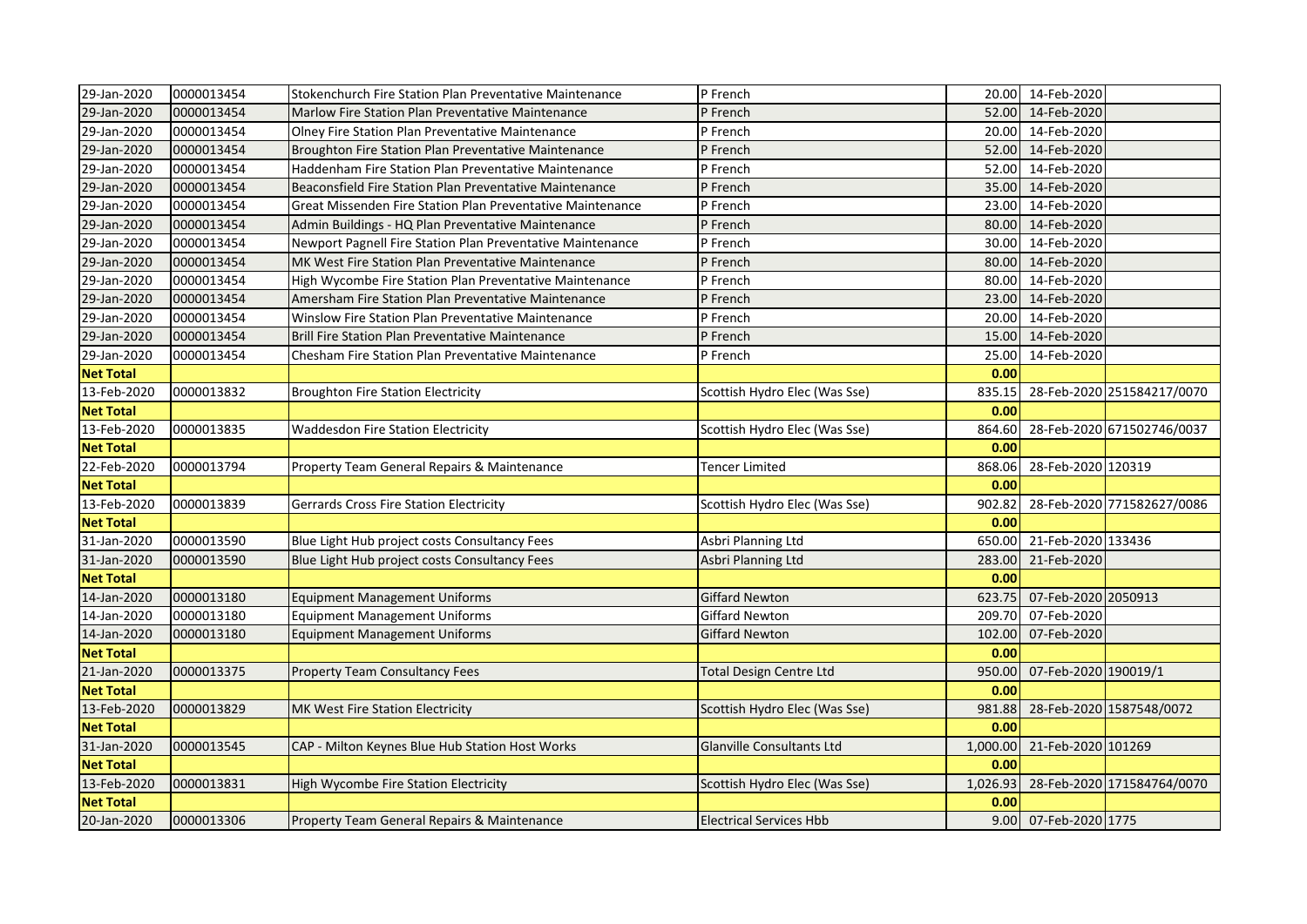| 20-Jan-2020      | 0000013306 | Property Team General Repairs & Maintenance                | <b>Electrical Services Hbb</b>   |          | 712.00 07-Feb-2020           |                           |
|------------------|------------|------------------------------------------------------------|----------------------------------|----------|------------------------------|---------------------------|
| 20-Jan-2020      | 0000013306 | Property Team General Repairs & Maintenance                | <b>Electrical Services Hbb</b>   | 137.00   | 07-Feb-2020                  |                           |
| 20-Jan-2020      | 0000013306 | Property Team General Repairs & Maintenance                | <b>Electrical Services Hbb</b>   | 124.00   | 07-Feb-2020                  |                           |
| 20-Jan-2020      | 0000013306 | Property Team General Repairs & Maintenance                | <b>Electrical Services Hbb</b>   | 30.00    | 07-Feb-2020                  |                           |
| 20-Jan-2020      | 0000013306 | Property Team General Repairs & Maintenance                | <b>Electrical Services Hbb</b>   | 16.00    | 07-Feb-2020                  |                           |
| <b>Net Total</b> |            |                                                            |                                  | 0.00     |                              |                           |
| 24-Jan-2020      | 0000013448 | Chesham Fire Station Plan Preventative Maintenance         | Intergrated Water Services Ltd   | 33.58    |                              | 07-Feb-2020 CD200165151   |
| 24-Jan-2020      | 0000013448 | Olney Fire Station Plan Preventative Maintenance           | Intergrated Water Services Ltd   | 24.47    | 07-Feb-2020                  |                           |
| 24-Jan-2020      | 0000013448 | Beaconsfield Fire Station Plan Preventative Maintenance    | Intergrated Water Services Ltd   | 35.15    | 07-Feb-2020                  |                           |
| 24-Jan-2020      | 0000013448 | Broughton Fire Station Plan Preventative Maintenance       | Intergrated Water Services Ltd   | 98.28    | 07-Feb-2020                  |                           |
| 24-Jan-2020      | 0000013448 | Amersham Fire Station Plan Preventative Maintenance        | Intergrated Water Services Ltd   | 28.15    | 07-Feb-2020                  |                           |
| 24-Jan-2020      | 0000013448 | Admin Buildings - Unit 7 Plan Preventative Maintenance     | Intergrated Water Services Ltd   | 23.40    | 07-Feb-2020                  |                           |
| 24-Jan-2020      | 0000013448 | Transport and Workshops Plan Preventative Maintenance      | Intergrated Water Services Ltd   | 21.83    | 07-Feb-2020                  |                           |
| 24-Jan-2020      | 0000013448 | Great Missenden Fire Station Plan Preventative Maintenance | Intergrated Water Services Ltd   | 22.90    | 07-Feb-2020                  |                           |
| 24-Jan-2020      | 0000013448 | <b>Brill Fire Station Plan Preventative Maintenance</b>    | Intergrated Water Services Ltd   | 32.01    | 07-Feb-2020                  |                           |
| 24-Jan-2020      | 0000013448 | Stokenchurch Fire Station Plan Preventative Maintenance    | Intergrated Water Services Ltd   | 21.34    | 07-Feb-2020                  |                           |
| 24-Jan-2020      | 0000013448 | Waddesdon Fire Station Plan Preventative Maintenance       | Intergrated Water Services Ltd   | 22.90    | 07-Feb-2020                  |                           |
| 24-Jan-2020      | 0000013448 | Haddenham Fire Station Plan Preventative Maintenance       | Intergrated Water Services Ltd   | 48.46    | 07-Feb-2020                  |                           |
| 24-Jan-2020      | 0000013448 | Newport Pagnell Fire Station Plan Preventative Maintenance | Intergrated Water Services Ltd   | 33.58    | 07-Feb-2020                  |                           |
| 24-Jan-2020      | 0000013448 | Admin Buildings - HQ Plan Preventative Maintenance         | Intergrated Water Services Ltd   | 111.47   | 07-Feb-2020                  |                           |
| 24-Jan-2020      | 0000013448 | Gerrards Cross Fire Station Plan Preventative Maintenance  | Intergrated Water Services Ltd   | 96.22    | 07-Feb-2020                  |                           |
| 24-Jan-2020      | 0000013448 | Buckingham Fire Station Plan Preventative Maintenance      | Intergrated Water Services Ltd   | 93.58    | 07-Feb-2020                  |                           |
| 24-Jan-2020      | 0000013448 | Winslow Fire Station Plan Preventative Maintenance         | Intergrated Water Services Ltd   | 32.01    | 07-Feb-2020                  |                           |
| 24-Jan-2020      | 0000013448 | Princes Risborough Station Plan Preventative Maintenance   | Intergrated Water Services Ltd   | 32.01    | 07-Feb-2020                  |                           |
| 24-Jan-2020      | 0000013448 | Marlow Fire Station Plan Preventative Maintenance          | Intergrated Water Services Ltd   | 43.65    | 07-Feb-2020                  |                           |
| 24-Jan-2020      | 0000013448 | High Wycombe Fire Station Plan Preventative Maintenance    | Intergrated Water Services Ltd   | 53.16    | 07-Feb-2020                  |                           |
| 24-Jan-2020      | 0000013448 | MK West Fire Station Plan Preventative Maintenance         | Intergrated Water Services Ltd   | 105.62   | 07-Feb-2020                  |                           |
| 24-Jan-2020      | 0000013448 | MK West Fire Station Plan Preventative Maintenance         | Intergrated Water Services Ltd   | 38.28    | 07-Feb-2020                  |                           |
| <b>Net Total</b> |            |                                                            |                                  | 0.00     |                              |                           |
| 10-Feb-2020      | 0000013190 | Property Team General Repairs & Maintenance                | Kee Services Ltd                 |          | 1,155.00 21-Feb-2020 483444  |                           |
| <b>Net Total</b> |            |                                                            |                                  | 0.00     |                              |                           |
| 04-Dec-2019      | 0000013703 | Urban Search and Rescue Other Training                     | The Fire Service College Limited | 1,170.00 | 28-Feb-2020 818131.          |                           |
| <b>Net Total</b> |            |                                                            |                                  | 0.00     |                              |                           |
| 13-Feb-2020      | 0000013830 | MK West Fire Station Electricity                           | Scottish Hydro Elec (Was Sse)    | 1,186.03 |                              | 28-Feb-2020 71584414/0070 |
| <b>Net Total</b> |            |                                                            |                                  | 0.00     |                              |                           |
| 03-Nov-2019      | 0000013640 | Property Team General Repairs & Maintenance                | <b>Bartlett Tree Experts Ltd</b> | 1,190.00 | 14-Feb-2020 38574786-0       |                           |
| <b>Net Total</b> |            |                                                            |                                  | 0.00     |                              |                           |
| 06-Feb-2020      | 0000013828 | <b>Marlow Fire Station Electricity</b>                     | <b>Scottish Power</b>            | 1,235.31 | 28-Feb-2020 106717619        |                           |
| <b>Net Total</b> |            |                                                            |                                  | 0.00     |                              |                           |
| 31-Jan-2020      | 0000013659 | <b>Finance Technical Publication</b>                       | Cipfa Business Ltd               |          | 1,320.00 21-Feb-2020 3151242 |                           |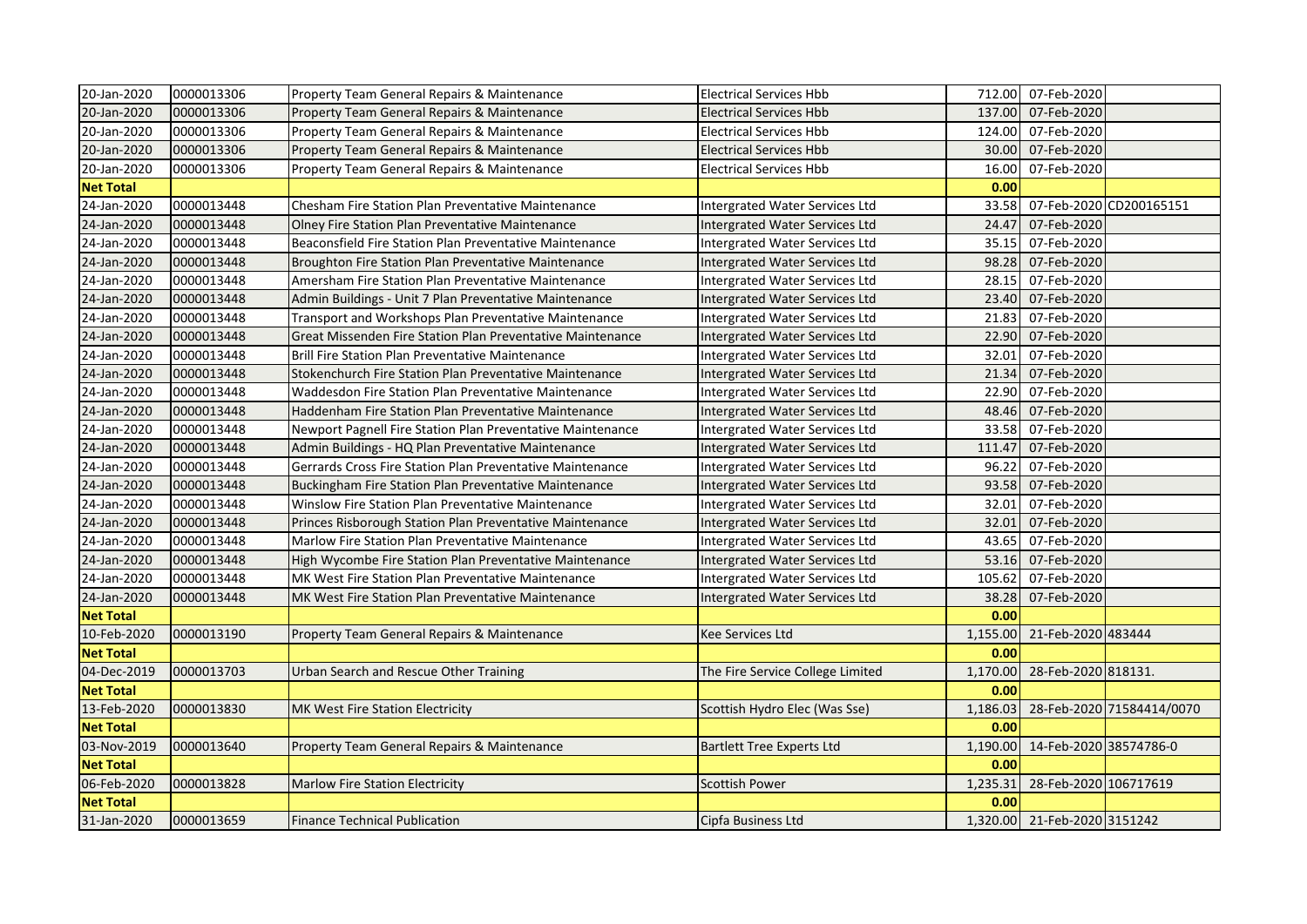| <b>Net Total</b> |            |                                                 |                                      | 0.00     |                            |  |
|------------------|------------|-------------------------------------------------|--------------------------------------|----------|----------------------------|--|
| 01-Feb-2020      | 0000013575 | <b>ICT Telephones</b>                           | Daisy Corporate Services Trading LTD | 1,329.62 | 21-Feb-2020 9808444        |  |
| <b>Net Total</b> |            |                                                 |                                      | 0.00     |                            |  |
| 19-Feb-2020      | 0000013760 | CAP - MK BLH Decked Carpark Professional Fees   | <b>Michael Riley Associates</b>      | 1,336.74 | 28-Feb-2020 2593           |  |
| <b>Net Total</b> |            |                                                 |                                      | 0.00     |                            |  |
| 29-Jan-2020      | 0000013498 | Transport and Workshops Diesel Oil - Gas Oil    | Certas Energy UK Limited             | 1,405.90 | 14-Feb-2020 3621382        |  |
| <b>Net Total</b> |            |                                                 |                                      | 0.00     |                            |  |
| 14-Feb-2020      | 0000013710 | Property Team General Repairs & Maintenance     | <b>Instant Doors</b>                 | 1,465.00 | 28-Feb-2020 MK4785         |  |
| <b>Net Total</b> |            |                                                 |                                      | 0.00     |                            |  |
| 11-Feb-2020      | 0000013761 | Research and Development Operational Equipment  | <b>Speedings Limited</b>             | 1,325.00 | 28-Feb-2020 53264          |  |
| 11-Feb-2020      | 0000013761 | Research and Development Operational Equipment  | Speedings Limited                    | 90.00    | 28-Feb-2020                |  |
| 11-Feb-2020      | 0000013761 | Research and Development Operational Equipment  | <b>Speedings Limited</b>             | 75.00    | 28-Feb-2020                |  |
| 11-Feb-2020      | 0000013761 | Research and Development Operational Equipment  | <b>Speedings Limited</b>             | 15.00    | 28-Feb-2020                |  |
| <b>Net Total</b> |            |                                                 |                                      | 0.00     |                            |  |
| 28-Jan-2020      | 0000013436 | Human Resources Recruitment Expenses            | <b>SHL Group Ltd</b>                 | 13.50    | 21-Feb-2020 SIUK330694     |  |
| 28-Jan-2020      | 0000013436 | Human Resources Recruitment Expenses            | <b>SHL Group Ltd</b>                 | 1,530.00 | 21-Feb-2020                |  |
| <b>Net Total</b> |            |                                                 |                                      | 0.00     |                            |  |
| 06-Feb-2020      | 0000013827 | Admin Buildings - Unit 7 Electricity            | <b>Scottish Power</b>                | 1,582.90 | 28-Feb-2020 106716618      |  |
| <b>Net Total</b> |            |                                                 |                                      | 0.00     |                            |  |
| 10-Feb-2020      | 0000013690 | Property Team General Repairs & Maintenance     | <b>Instant Doors</b>                 | 1,586.00 | 28-Feb-2020 MK4776         |  |
| <b>Net Total</b> |            |                                                 |                                      | 0.00     |                            |  |
| 16-Dec-2019      | 0000012867 | <b>Urban Search and Rescue Uniforms</b>         | Keela International Ltd              | 86.95    | 07-Feb-2020 137277         |  |
| 16-Dec-2019      | 0000012867 | Urban Search and Rescue Uniforms                | Keela International Ltd              | 63.19    | 07-Feb-2020                |  |
| 16-Dec-2019      | 0000012867 | Urban Search and Rescue Uniforms                | Keela International Ltd              | 1,237.50 | 07-Feb-2020                |  |
| 16-Dec-2019      | 0000012867 | Urban Search and Rescue Uniforms                | Keela International Ltd              | 233.50   | 07-Feb-2020                |  |
| <b>Net Total</b> |            |                                                 |                                      | 0.00     |                            |  |
| 11-Feb-2020      | 0000013694 | Admin Buildings - Aerial Sites Consultancy Fees | Hub Telecoms Consultancy Ltd         | 1,650.00 | 28-Feb-2020 000219         |  |
| <b>Net Total</b> |            |                                                 |                                      | 0.00     |                            |  |
| 13-Feb-2020      | 0000013705 | Water Hydrants Hydrant Materials                | Aquacheck Engineering Ltd            | 40.00    | 28-Feb-2020 23223          |  |
| 13-Feb-2020      | 0000013705 | Water Hydrants Hydrant Materials                | Aquacheck Engineering Ltd            | 94.50    | 28-Feb-2020                |  |
| 13-Feb-2020      | 0000013705 | Water Hydrants Hydrant Materials                | <b>Aquacheck Engineering Ltd</b>     | 99.80    | 28-Feb-2020                |  |
| 13-Feb-2020      | 0000013705 | Water Hydrants Hydrant Materials                | Aquacheck Engineering Ltd            | 378.00   | 28-Feb-2020                |  |
| 13-Feb-2020      | 0000013705 | Water Hydrants Hydrant Materials                | Aquacheck Engineering Ltd            | 348.00   | 28-Feb-2020                |  |
| 13-Feb-2020      | 0000013705 | Water Hydrants Hydrant Materials                | Aquacheck Engineering Ltd            | 399.20   | 28-Feb-2020                |  |
| <b>Net Total</b> |            |                                                 |                                      | 0.00     |                            |  |
| 05-Feb-2020      | 0000013598 | <b>Staff Development Staff Training Fees</b>    | Lloyd Morgan Group Ltd               | 1,755.00 | 21-Feb-2020 9171           |  |
| <b>Net Total</b> |            |                                                 |                                      | 0.00     |                            |  |
| 31-Jan-2020      | 0000013474 | <b>Property Team Cleaning Contract Services</b> | <b>Ever Brite Cleaning Services</b>  | 1,758.37 | 14-Feb-2020 27443          |  |
| <b>Net Total</b> |            |                                                 |                                      | 0.00     |                            |  |
| 04-Feb-2020      | 0000013661 | <b>Prevention Community Safety Charges</b>      | Fireblitz Extinguisher Ltd           |          | 1,800.00 28-Feb-2020 18541 |  |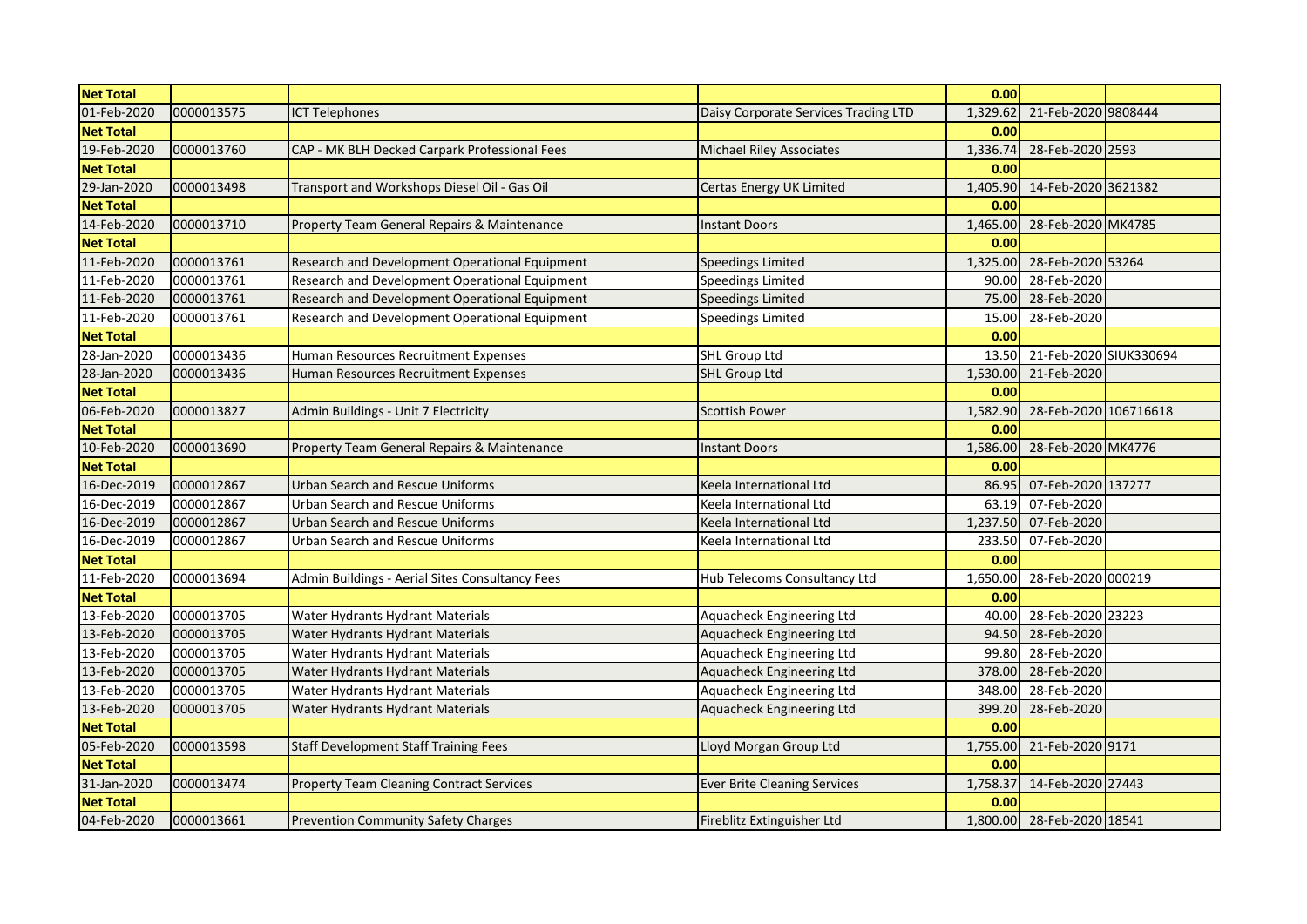| <b>Net Total</b> |            |                                                      |                                  | 0.00     |                                 |                          |
|------------------|------------|------------------------------------------------------|----------------------------------|----------|---------------------------------|--------------------------|
| 16-Jan-2020      | 0000013287 | Thames Valley Collaboration Agency Services          | Royal Berkshire Fire Authority   | 1,816.82 | 07-Feb-2020 OP/I000835          |                          |
| <b>Net Total</b> |            |                                                      |                                  | 0.00     |                                 |                          |
| 27-Jan-2020      | 0000013437 | Research and Development Courses And Conference Fees | Draeger Safety Uk Limited        |          | 1,824.00 14-Feb-2020 2910194367 |                          |
| <b>Net Total</b> |            |                                                      |                                  | 0.00     |                                 |                          |
| 27-Jan-2020      | 0000013489 | Transport and Workshops Spares for Red Fleet         | Michelin Tyre Plc                | 2,144.46 | 21-Feb-2020 U114095892          |                          |
| <b>Net Total</b> |            |                                                      |                                  | 0.00     |                                 |                          |
| 31-Jan-2020      | 0000013534 | CAP - Milton Keynes Blue Hub Professional Fees       | <b>One Time Vendors</b>          | 2,154.00 | 14-Feb-2020 UPC760              |                          |
| <b>Net Total</b> |            |                                                      |                                  | 0.00     |                                 |                          |
| 03-Nov-2019      | 0000013639 | Property Team General Repairs & Maintenance          | <b>Bartlett Tree Experts Ltd</b> | 2,250.00 | 14-Feb-2020 38473143-0          |                          |
| <b>Net Total</b> |            |                                                      |                                  | 0.00     |                                 |                          |
| 07-Feb-2020      | 0000013574 | <b>Operational Training Water Awareness Training</b> | Lee Valley Leisure Trust         | 2,300.00 |                                 | 28-Feb-2020 SL2-I0479406 |
| <b>Net Total</b> |            |                                                      |                                  | 0.00     |                                 |                          |
| 19-Feb-2020      | 0000013759 | CAP - Milton Keynes Blue Hub Station Host Works      | Michael Riley Associates         | 2,381.00 | 28-Feb-2020 2594                |                          |
| <b>Net Total</b> |            |                                                      |                                  | 0.00     |                                 |                          |
| 24-Feb-2020      | 0000013802 | CAP - Milton Keynes Blue Hub Professional Fees       | <b>Michael Riley Associates</b>  | 2,381.00 | 28-Feb-2020 2595                |                          |
| <b>Net Total</b> |            |                                                      |                                  | 0.00     |                                 |                          |
| 30-Jan-2020      | 0000013464 | Asset Control Account Asset Control Account          | WT Hills Ltd                     | 2,388.75 | 14-Feb-2020 MK3711              |                          |
| <b>Net Total</b> |            |                                                      |                                  | 0.00     |                                 |                          |
| 29-Jan-2020      | 0000013499 | Transport and Workshops Diesel Oil - Gas Oil         | Certas Energy UK Limited         | 2,408.40 | 14-Feb-2020 3621378             |                          |
| <b>Net Total</b> |            |                                                      |                                  | 0.00     |                                 |                          |
| 05-Feb-2020      | 0000013663 | <b>ICT Computer Hardware</b>                         | <b>Multitone Electronics Plc</b> | 1,290.00 | 21-Feb-2020 128506              |                          |
| 05-Feb-2020      | 0000013663 | <b>ICT Computer Hardware</b>                         | Multitone Electronics Plc        | 206.00   | 21-Feb-2020                     |                          |
| 05-Feb-2020      | 0000013663 | <b>ICT Computer Hardware</b>                         | <b>Multitone Electronics Plc</b> |          | 620.00 21-Feb-2020              |                          |
| 05-Feb-2020      | 0000013663 | <b>ICT Computer Hardware</b>                         | Multitone Electronics Plc        |          | 52.00 21-Feb-2020               |                          |
| 05-Feb-2020      | 0000013663 | <b>ICT Computer Hardware</b>                         | <b>Multitone Electronics Plc</b> |          | 130.00 21-Feb-2020              |                          |
| 05-Feb-2020      | 0000013663 | <b>ICT Computer Hardware</b>                         | Multitone Electronics Plc        | 124.00   | 21-Feb-2020                     |                          |
| <b>Net Total</b> |            |                                                      |                                  | 0.00     |                                 |                          |
| 31-Jan-2020      | 0000013528 | CAP - Milton Keynes Blue Hub Station Host Works      | <b>Scurr Architects</b>          | 2,500.00 | 14-Feb-2020 05494               |                          |
| <b>Net Total</b> |            |                                                      |                                  | 0.00     |                                 |                          |
| 20-Jan-2020      | 0000013311 | Property Team General Repairs & Maintenance          | <b>Electrical Services Hbb</b>   | 2,700.00 | 07-Feb-2020 1770                |                          |
| <b>Net Total</b> |            |                                                      |                                  | 0.00     |                                 |                          |
| 30-Jan-2020      | 0000013478 | <b>Property Team Cleaning Contract Services</b>      | <b>Antac Support Service</b>     | 2,738.81 | 14-Feb-2020 60987               |                          |
| <b>Net Total</b> |            |                                                      |                                  | 0.00     |                                 |                          |
| 10-Feb-2020      | 0000013645 | <b>Staff Development Staff Training Fees</b>         | Phoenix Health & Safety          | 2,799.00 | 28-Feb-2020 71903               |                          |
| <b>Net Total</b> |            |                                                      |                                  | 0.00     |                                 |                          |
| 30-Jan-2020      | 0000013508 | Transport and Workshops Diesel Oil - Gas Oil         | Certas Energy UK Limited         | 2,809.80 | 14-Feb-2020 3621388             |                          |
| <b>Net Total</b> |            |                                                      |                                  | 0.00     |                                 |                          |
| 28-Jan-2020      | 0000013459 | Property Team Consultancy Fees                       | Oakleaf Technical Service Ltd    | 3,000.00 | 14-Feb-2020 692-854             |                          |
| <b>Net Total</b> |            |                                                      |                                  | 0.00     |                                 |                          |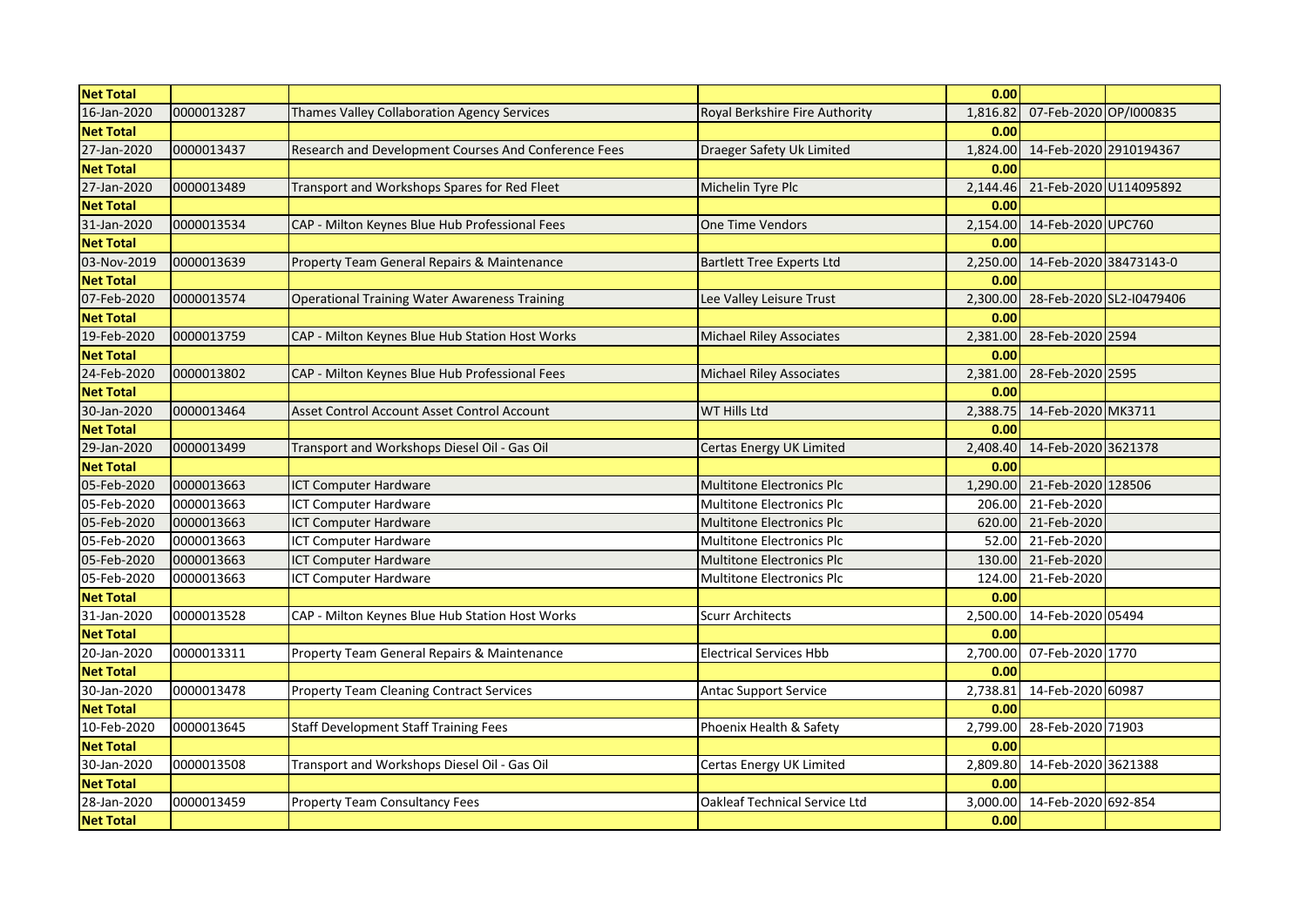| 05-Feb-2020      | 0000013551 | Urban Search and Rescue Dog Handling Costs                  | One Time Vendors                       |          |                                 | 3,000.00 07-Feb-2020 IHBUCKS050220  |
|------------------|------------|-------------------------------------------------------------|----------------------------------------|----------|---------------------------------|-------------------------------------|
| <b>Net Total</b> |            |                                                             |                                        | 0.00     |                                 |                                     |
| 11-Feb-2020      | 0000013699 | CAP - Milton Keynes Blue Hub Fixtures, Fittings & Furniture | Dunwoody LLP                           | 3,100.00 | 28-Feb-2020 003995              |                                     |
| <b>Net Total</b> |            |                                                             |                                        | 0.00     |                                 |                                     |
| 21-Jan-2020      | 0000013374 | <b>ICT Computer Software</b>                                | Insight Direct (Uk) Ltd                | 3,371.41 | 07-Feb-2020 4691040             |                                     |
| <b>Net Total</b> |            |                                                             |                                        | 0.00     |                                 |                                     |
| 04-Feb-2020      | 0000013580 | CAP - ICT Hardware Purchase                                 | XMA Ltd                                | 3,565.35 | 21-Feb-2020 KV78743             |                                     |
| <b>Net Total</b> |            |                                                             |                                        | 0.00     |                                 |                                     |
| 06-Feb-2020      | 0000013826 | Admin Buildings - HQ Electricity                            | <b>Scottish Power</b>                  | 3,722.01 | 28-Feb-2020 106717579           |                                     |
| <b>Net Total</b> |            |                                                             |                                        | 0.00     |                                 |                                     |
| 22-Jan-2020      | 0000013394 | Urban Search and Rescue Miscellaneous Expenses              | FP McCann Ltd                          | 3,744.00 | 07-Feb-2020 730571              |                                     |
| <b>Net Total</b> |            |                                                             |                                        | 0.00     |                                 |                                     |
| 31-Jan-2020      | 0000013546 | CAP - Milton Keynes Blue Hub Station Host Works             | Glanville Consultants Ltd              | 2,000.00 | 21-Feb-2020 101289              |                                     |
| 31-Jan-2020      | 0000013546 | CAP - Milton Keynes Blue Hub Station Host Works             | <b>Glanville Consultants Ltd</b>       | 1,800.00 | 21-Feb-2020                     |                                     |
| <b>Net Total</b> |            |                                                             |                                        | 0.00     |                                 |                                     |
| 05-Feb-2020      | 0000013592 | CAP - Operational Equipment Equipment Purchase              | Kaiser And Kraft Ltd                   | 4,131.00 | 28-Feb-2020 1094170             |                                     |
| <b>Net Total</b> |            |                                                             |                                        | 0.00     |                                 |                                     |
| 05-Feb-2020      | 0000013593 | CAP - Operational Equipment Equipment Purchase              | Kaiser And Kraft Ltd                   | 4,131.00 | 28-Feb-2020 1094172             |                                     |
| <b>Net Total</b> |            |                                                             |                                        | 0.00     |                                 |                                     |
| 12-Oct-2019      | 0000013638 | Property Team General Repairs & Maintenance                 | <b>Bartlett Tree Experts Ltd</b>       | 1,800.00 | 14-Feb-2020 38540369-0          |                                     |
| 12-Oct-2019      | 0000013638 | Property Team General Repairs & Maintenance                 | <b>Bartlett Tree Experts Ltd</b>       | 300.00   | 14-Feb-2020                     |                                     |
| <b>Net Total</b> |            |                                                             |                                        | 0.00     |                                 |                                     |
| 28-Jan-2020      | 0000013586 | Human Resources Occupational Health Nurse Sess              | M.K. Occupational Health               | 4,241.66 | 14-Feb-2020 90237               |                                     |
| <b>Net Total</b> |            |                                                             |                                        | 0.00     |                                 |                                     |
| 07-Feb-2020      | 0000013578 | Payroll Control Account Childcare Vouchers                  | <b>Edenred UK (Childcare Vouchers)</b> | 4,302.00 |                                 | 14-Feb-2020 IN214263580             |
| 07-Feb-2020      | 0000013578 | Human Resources Busy Bees Administration                    | <b>Edenred UK (Childcare Vouchers)</b> |          | 7.74 14-Feb-2020                |                                     |
| <b>Net Total</b> |            |                                                             |                                        | 0.00     |                                 |                                     |
| 14-Jan-2020      | 0000013280 | Transport and Workshops Spares for Red Fleet                | <b>Essex County F&amp;R Service</b>    | 4,718.26 | 14-Feb-2020 FSIN12074           |                                     |
| <b>Net Total</b> |            |                                                             |                                        | 0.00     |                                 |                                     |
| 22-Jan-2020      | 0000013371 | CAP - Milton Keynes Blue Hub Station Host Works             | <b>Michael Riley Associates</b>        | 4,761.90 | 07-Feb-2020 2588                |                                     |
| <b>Net Total</b> |            |                                                             |                                        | 0.00     |                                 |                                     |
| 05-Feb-2020      | 0000013589 | CAP - Milton Keynes Blue Hub Station Host Works             | <b>Michael Riley Associates</b>        |          | 4,761.90 14-Feb-2020 2591       |                                     |
| <b>Net Total</b> |            |                                                             |                                        | 0.00     |                                 |                                     |
| 30-Jan-2020      | 0000013655 | Corporate Management External Audit Fees                    | Ernst & Young Llp                      |          |                                 | 6,041.00 14-Feb-2020 GB01G000045825 |
| <b>Net Total</b> |            |                                                             |                                        | 0.00     |                                 |                                     |
| 13-Feb-2020      | 0000013709 | CAP - ICT Hardware Purchase                                 | <b>XMA Ltd</b>                         | 6,164.24 | 28-Feb-2020 KV86078             |                                     |
| <b>Net Total</b> |            |                                                             |                                        | 0.00     |                                 |                                     |
| 03-Feb-2020      | 0000013539 | <b>ESMCP Consultancy Fees</b>                               | Mott MacDonald Ltd                     |          | 6,175.00 21-Feb-2020 IN00430596 |                                     |
| <b>Net Total</b> |            |                                                             |                                        | 0.00     |                                 |                                     |
| 20-Jan-2020      | 0000013310 | <b>CAP - ICT Hardware Purchase</b>                          | <b>Electrical Services Hbb</b>         |          | 7,082.74 07-Feb-2020 1771       |                                     |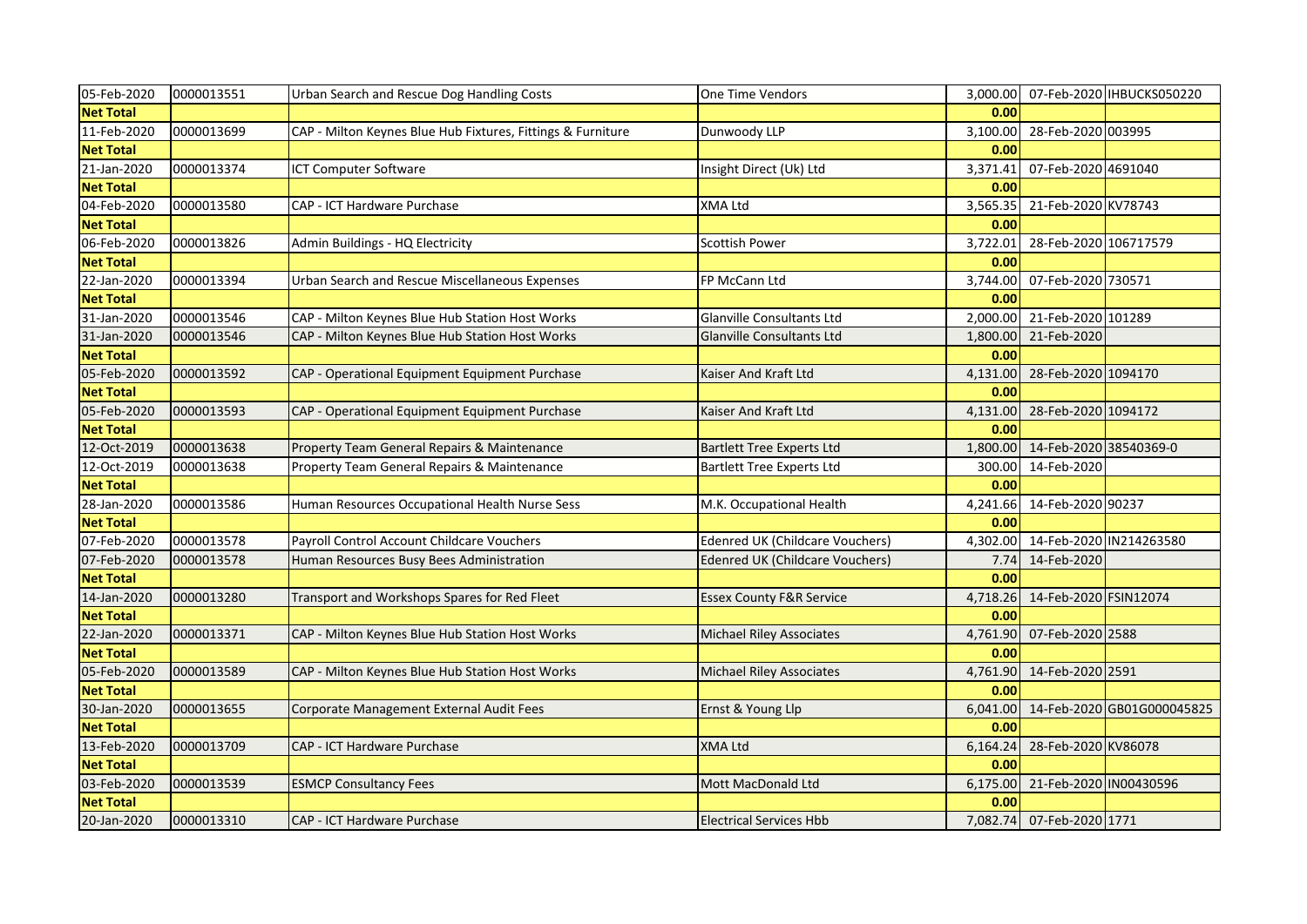| <b>Net Total</b> |            |                                                         |                                        | 0.00      |                         |  |
|------------------|------------|---------------------------------------------------------|----------------------------------------|-----------|-------------------------|--|
| 29-May-2019      | 0000013564 | Asset Control Account Asset Control Account             | Godiva Ltd                             | 7,206.00  | 14-Feb-2020 19001673    |  |
| <b>Net Total</b> |            |                                                         |                                        | 0.00      |                         |  |
| 31-Jan-2020      | 0000013658 | Transport and Workshops Employment Agency Payments      | Truckeast Ltd                          | 8,800.00  | 21-Feb-2020 112047      |  |
| <b>Net Total</b> |            |                                                         |                                        | 0.00      |                         |  |
| 30-Jan-2020      | 0000013509 | Transport and Workshops Diesel Oil - Gas Oil            | Certas Energy UK Limited               | 8,958.24  | 14-Feb-2020 3621377     |  |
| <b>Net Total</b> |            |                                                         |                                        | 0.00      |                         |  |
| 13-Feb-2020      | 0000013702 | CAP - Aylesbury HQ - Host Mechanical & Electrical Works | <b>Electrical Services Hbb</b>         | 390.00    | 28-Feb-2020 1779        |  |
| 13-Feb-2020      | 0000013702 | CAP - Aylesbury HQ - Host Mechanical & Electrical Works | <b>Electrical Services Hbb</b>         | 4,656.39  | 28-Feb-2020             |  |
| <b>Net Total</b> |            |                                                         |                                        | 0.00      |                         |  |
| 31-Jan-2020      | 0000013530 | ICT Computer Software                                   | Airbus Defence And Space               | 11,200.00 | 21-Feb-2020 IN033623    |  |
| <b>Net Total</b> |            |                                                         |                                        | 0.00      |                         |  |
| 29-Jan-2020      | 0000013549 | CAP - Operational Equipment Equipment Purchase          | Delta Fire Ltd                         | 14,320.00 | 21-Feb-2020 74980       |  |
| 29-Jan-2020      | 0000013549 | CAP - Operational Equipment Equipment Purchase          | Delta Fire Ltd                         | 290.00    | 21-Feb-2020             |  |
| 29-Jan-2020      | 0000013549 | CAP - Operational Equipment Equipment Purchase          | Delta Fire Ltd                         | 740.00    | 21-Feb-2020             |  |
| 29-Jan-2020      | 0000013549 | CAP - Operational Equipment Equipment Purchase          | Delta Fire Ltd                         | 110.00    | 21-Feb-2020             |  |
| <b>Net Total</b> |            |                                                         |                                        | 0.00      |                         |  |
| 10-Feb-2020      | 0000013657 | <b>Staff Development Staff Training Fees</b>            | The Fire Service College Limited       | 2,400.00  | 21-Feb-2020 818779      |  |
| 10-Feb-2020      | 0000013657 | <b>Staff Development Staff Training Fees</b>            | The Fire Service College Limited       | 14,160.00 | 21-Feb-2020             |  |
| <b>Net Total</b> |            |                                                         |                                        | 0.00      |                         |  |
| 28-Jan-2020      | 0000013535 | Equipment Management PPE Managed Service                | Bristol Uniform Limited (Care A/C)     | 17,224.00 | 14-Feb-2020 586759      |  |
| <b>Net Total</b> |            |                                                         |                                        | 0.00      |                         |  |
| 10-Feb-2020      | 0000013656 | <b>Staff Development Staff Training Fees</b>            | The Fire Service College Limited       | 2,400.00  | 21-Feb-2020 818780      |  |
| 10-Feb-2020      | 0000013656 | <b>Staff Development Staff Training Fees</b>            | The Fire Service College Limited       | 14,160.00 | 21-Feb-2020             |  |
| 10-Feb-2020      | 0000013656 | <b>Staff Development Staff Training Fees</b>            | The Fire Service College Limited       | 1,180.00  | 21-Feb-2020             |  |
| <b>Net Total</b> |            |                                                         |                                        | 0.00      |                         |  |
| 04-Feb-2020      | 0000013568 | Payroll Control Account Payroll Control Account         | <b>BCC Pension Fund</b>                | 18,257.26 | 14-Feb-2020 LGPSEEJAN20 |  |
| <b>Net Total</b> |            |                                                         |                                        | 0.00      |                         |  |
| 20-Jan-2020      | 0000013327 | CAP - MK BLH Decked Carpark Professional Fees           | <b>Interserve Construction Limited</b> | 27,535.00 | 07-Feb-2020 VEM55193    |  |
| <b>Net Total</b> |            |                                                         |                                        | 0.00      |                         |  |
| 23-Jan-2020      | 0000013500 | <b>ICT Firelink</b>                                     | Home Office                            | 30,391.69 | 07-Feb-2020 2544246     |  |
| <b>Net Total</b> |            |                                                         |                                        | 0.00      |                         |  |
| 30-Jan-2020      | 0000013668 | <b>ICT Firelink</b>                                     | Home Office                            | 30,391.69 | 14-Feb-2020 2545337     |  |
| <b>Net Total</b> |            |                                                         |                                        | 0.00      |                         |  |
| 27-Jan-2020      | 0000013547 | Gerrards Cross Fire Station Rents and Hire of Premises  | London & Quadrant Housing Trust        | 11,258.16 | 07-Feb-2020 917048      |  |
| <b>Net Total</b> |            |                                                         |                                        | 0.00      |                         |  |
| 01-Feb-2020      | 0000013192 | ICT Computer Software                                   | FireServiceRota B.V.                   | 40,832.00 | 14-Feb-2020 202000009   |  |
| <b>Net Total</b> |            |                                                         |                                        | 0.00      |                         |  |
| 11-Feb-2020      | 0000013641 | Apprentices Employment Agency Payments                  | <b>Encompass Select Limited</b>        | 28,063.45 | 21-Feb-2020 1095        |  |
| 11-Feb-2020      | 0000013641 | Apprentices Employment Agency Payments                  | <b>Encompass Select Limited</b>        |           | 5,681.28 21-Feb-2020    |  |